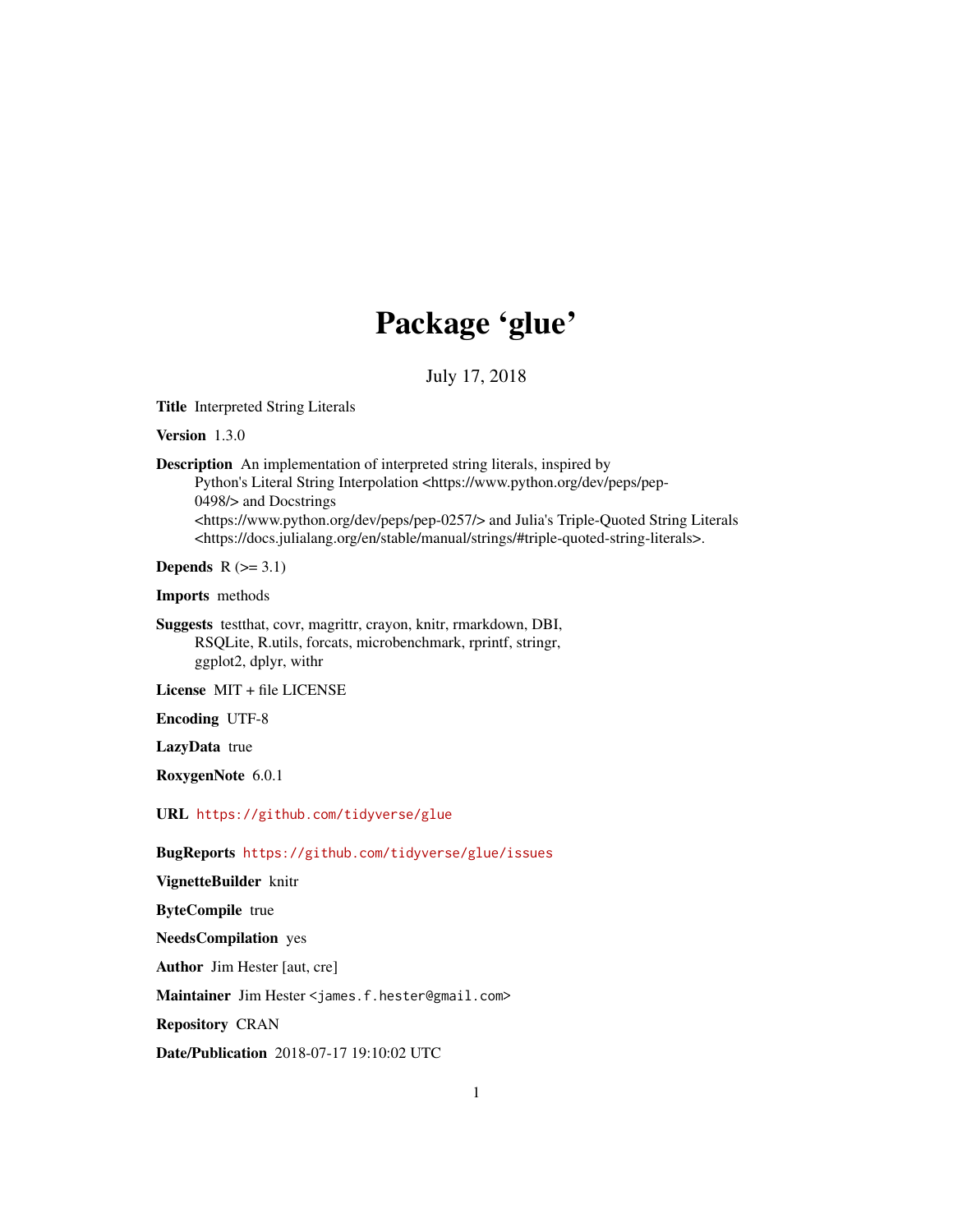### <span id="page-1-0"></span>R topics documented:

| Index |  |
|-------|--|

as\_glue *Coerce object to glue*

#### Description

Coerce object to glue

#### Usage

 $as\_glue(x, \ldots)$ 

#### Arguments

|                      | object to be coerced.                |
|----------------------|--------------------------------------|
| $\ddot{\phantom{0}}$ | further arguments passed to methods. |

glue *Format and interpolate a string*

#### Description

Expressions enclosed by braces will be evaluated as R code. Long strings are broken by line and concatenated together. Leading whitespace and blank lines from the first and last lines are automatically trimmed.

#### Usage

```
glue_data(.x, ..., .sep = "", .envir = parent.frame(), .open = "{",
  .close = "}", .na = "NA", .transformer = identity_transformer,
  .trim = TRUE)
glue(..., .sep = "", .envir = parent.frame(), .open = "{'", .close = "'}",.na = "NA", .transformer = identity_transformer)
```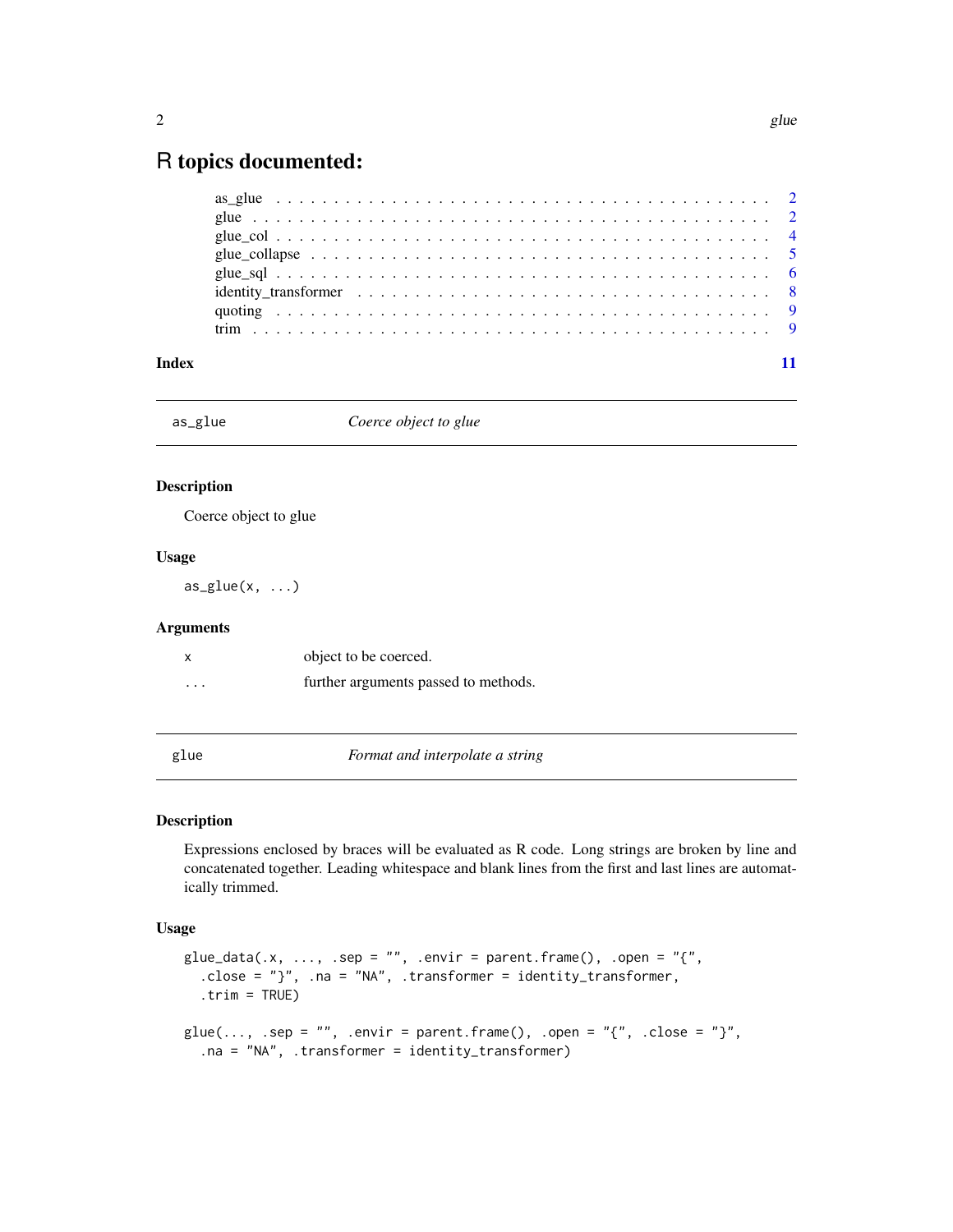#### glue  $\sim$  3

#### Arguments

| $\cdot$ X    | [listish]<br>An environment, list or data frame used to lookup values.                                                                                                                                                                |
|--------------|---------------------------------------------------------------------------------------------------------------------------------------------------------------------------------------------------------------------------------------|
| .            | [expressions]<br>Expressions string(s) to format, multiple inputs are concatenated together before<br>formatting.                                                                                                                     |
| .sep         | [character(1): """]<br>Separator used to separate elements.                                                                                                                                                                           |
| .envir       | [environment: parent.frame()]<br>Environment to evaluate each expression in. Expressions are evaluated from left<br>to right. If . x is an environment, the expressions are evaluated in that environ-<br>ment and .envir is ignored. |
| .open        | [character(1): $'$ [']<br>The opening delimiter. Doubling the full delimiter escapes it.                                                                                                                                              |
| .close       | [character(1): $'$ ]<br>The closing delimiter. Doubling the full delimiter escapes it.                                                                                                                                                |
| .na          | [character(1): 'NA']<br>Value to replace NA values with. If NULL missing values are propagated, that is<br>an NA result will cause NA output. Otherwise the value is replaced by the value<br>$of$ . $na$ .                           |
| .transformer | [function]<br>A function taking three parameters code, envir and data used to transform the<br>output of each block before during or after evaluation. For example transformers<br>see vignette("transformers").                      |
| .trim        | [logical(1): 'TRUE']<br>Whether to trim the input template with $\text{trim}()$ or not.                                                                                                                                               |

#### See Also

<https://www.python.org/dev/peps/pep-0498/> and <https://www.python.org/dev/peps/pep-0257> upon which this is based.

#### Examples

```
name <- "Fred"
age <- 50
anniversary <- as.Date("1991-10-12")
glue('My name is {name},',
  'my age next year is {age + 1},',
  'my anniversary is {format(anniversary, "%A, %B %d, %Y")}.')
# single braces can be inserted by doubling them
glue("My name is {name}, not {{name}}.")
# Named arguments can be used to assign temporary variables.
glue('My name is {name},',
  ' my age next year is {age + 1},',
```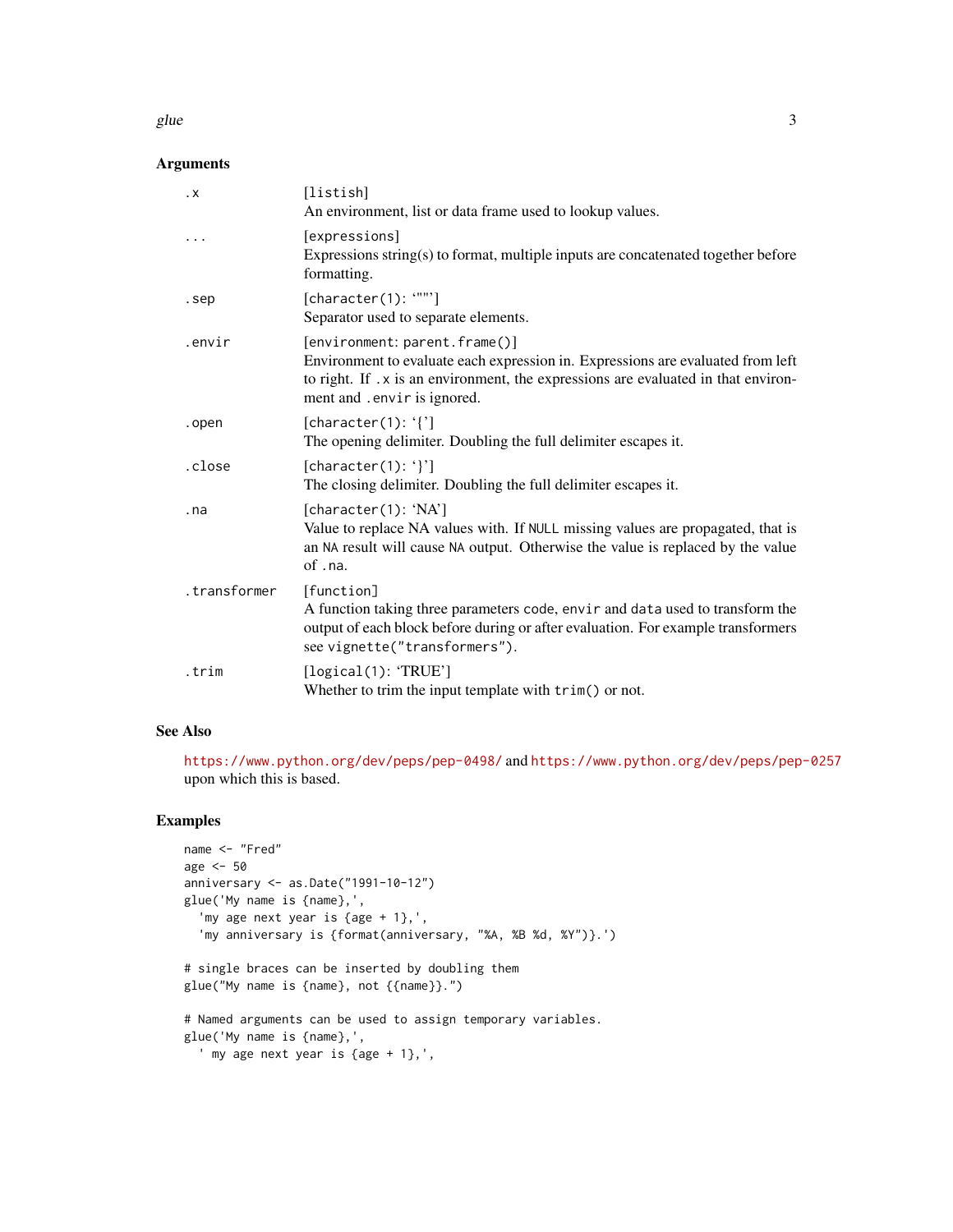```
' my anniversary is {format(anniversary, "%A, %B %d, %Y")}.',
  name = "Joe",
  age = 40,anniversary = as.Date("2001-10-12"))
# `glue_data()` is useful in magrittr pipes
library(magrittr)
mtcars %>% glue_data("{rownames(.)} has {hp} hp")
# Or within dplyr pipelines
library(dplyr)
head(iris) %>%
  mutate(description = glue("This {Species} has a petal length of {Petal.Length}"))
# Alternative delimiters can also be used if needed
one \leq - "1"
glue("The value of e^{2\iota}i}$ is \zeta /one>>$.", .open = "<<", .close = ">>")
```
glue\_col *Construct strings with color*

#### Description

The [crayon](#page-0-0) package defines a number of functions used to color terminal output. glue\_col() and glue\_data\_col() functions provide additional syntax to make using these functions in glue strings easier.

Using the following syntax will apply the function blue function to the text 'foo bar'.

{blue foo bar}

If you want an expression to be evaluated, simply place that in a normal brace expression (these can be nested).

 ${blue 1 + 1 = {1 + 1}}$ 

#### Usage

```
glue\_col(..., .envir = parent-frame(), .na = "NA")
```
 $glue\_data\_col(.x, ..., .envir = parent-frame(), .na = "NA")$ 

#### Arguments

... [expressions] Expressions string(s) to format, multiple inputs are concatenated together before formatting.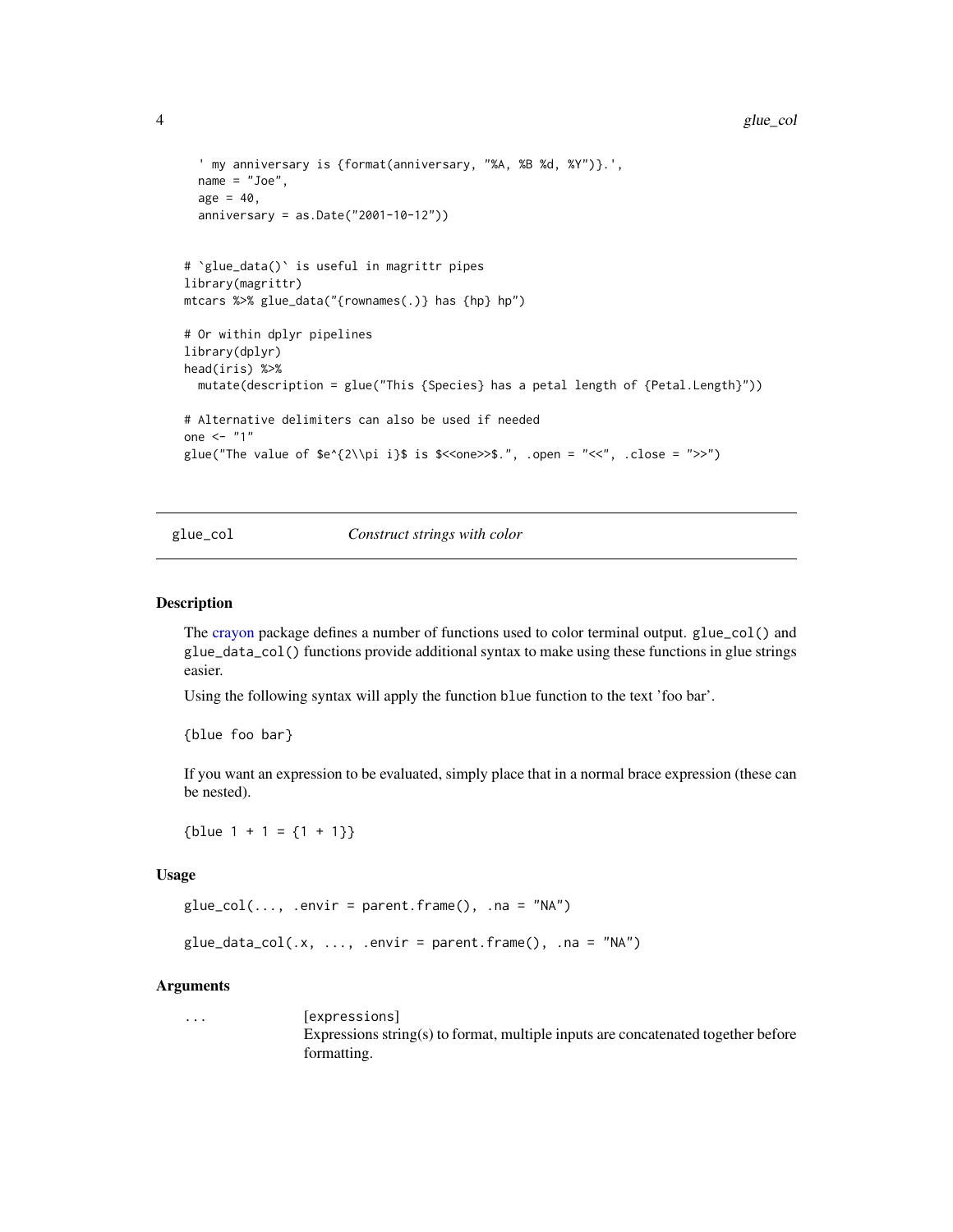<span id="page-4-0"></span>

| .envir    | [environment: parent.frame()]                                                                                                                                                                         |
|-----------|-------------------------------------------------------------------------------------------------------------------------------------------------------------------------------------------------------|
|           | Environment to evaluate each expression in. Expressions are evaluated from left<br>to right. If . x is an environment, the expressions are evaluated in that environ-<br>ment and . envir is ignored. |
| .na       | [character(1): 'NA']<br>Value to replace NA values with. If NULL missing values are propagated, that is<br>an NA result will cause NA output. Otherwise the value is replaced by the value<br>of .na. |
| $\cdot$ X | [listish]<br>An environment, list or data frame used to lookup values.                                                                                                                                |

#### Examples

```
if (require(crayon)) {
  glue_col("{blue foo bar}")
  glue\_col("{blue 1 + 1 = {1 + 1}}")white_on_grey <- bgBlack $ white
  glue_col("{white_on_grey
   Roses are {red {colors()[[552]]}}
   Violets are {blue {colors()[[26]]}}
    `glue_col()` can show {red c}{yellow o}{green l}{cyan o}{blue r}{magenta s}
   and {bold bold} and {underline underline} too!
   }")
}
```
glue\_collapse *Collapse a character vector*

#### Description

Collapses a character vector of any length into a length 1 vector.

#### Usage

```
glue\_collapse(x, sep = "", width = Inf, last = "")
```
#### Arguments

| X     | The character vector to collapse.                                     |
|-------|-----------------------------------------------------------------------|
| sep   | a character string to separate the terms. Not NA_character_.          |
| width | The maximum string width before truncating with $\dots$               |
| last  | String used to separate the last two items if x has at least 2 items. |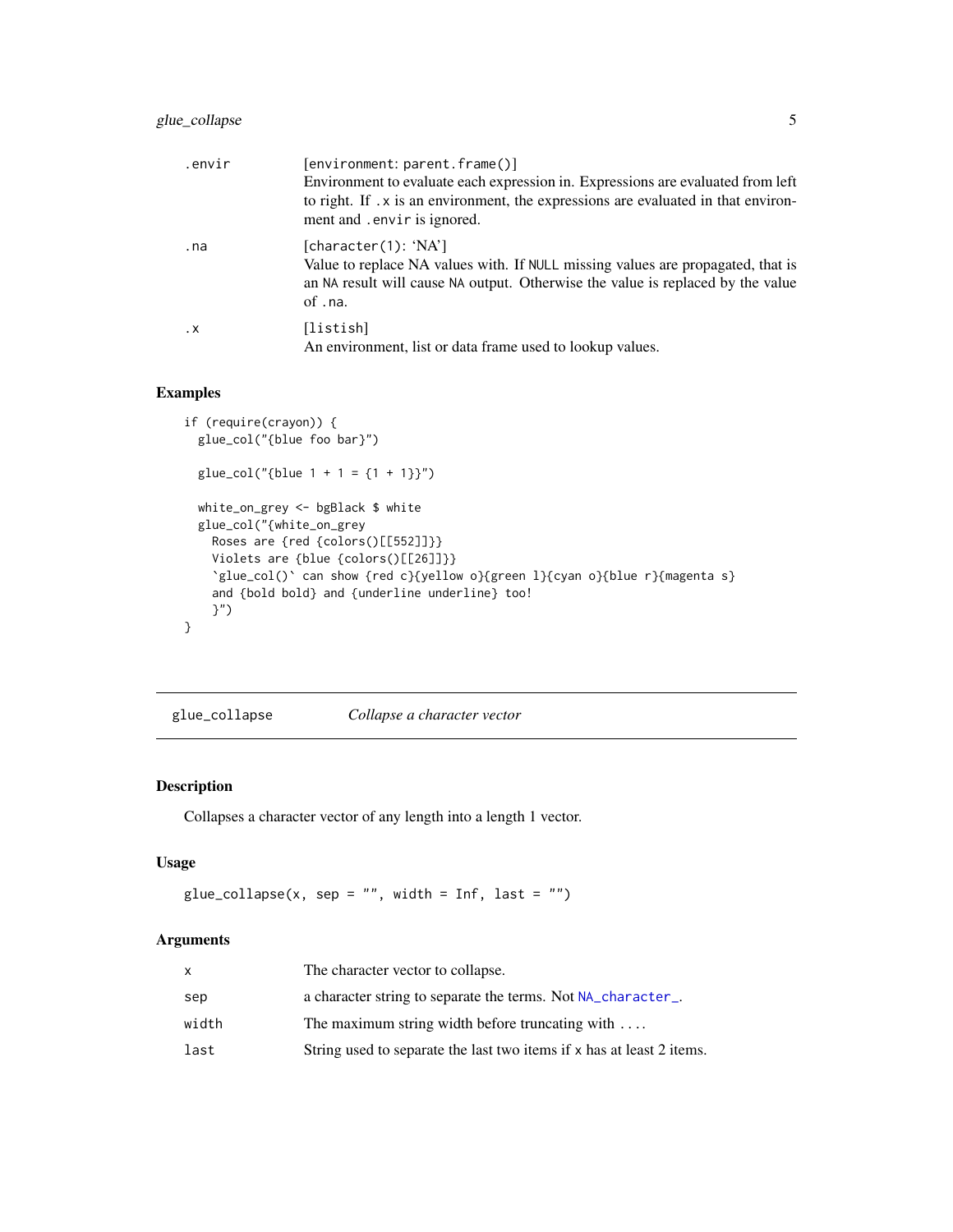#### Examples

```
glue_collapse(glue("{1:10}"))
# Wide values can be truncated
glue_collapse(glue("{1:10}"), width = 5)
glue_collapse(1:4, ",", last = " and ")
#> 1, 2, 3 and 4
```
#### glue\_sql *Interpolate strings with SQL escaping*

#### Description

SQL databases often have custom quotation syntax for identifiers and strings which make writing SQL queries error prone and cumbersome to do. glue\_sql() and glue\_data\_sql() are analogs to glue() and glue\_data() which handle the SQL quoting.

#### Usage

```
glue_sql(..., .con, .envir = parent.frame(), .na = DBI::SQL("NULL"))
glue\_data\_sql(.x, ..., .con, .envir = parent-frame(),.na = DBI::SQL("NULL"))
```
#### Arguments

| $\ddots$  | [expressions]<br>Expressions string(s) to format, multiple inputs are concatenated together before<br>formatting.                                                                                                                            |
|-----------|----------------------------------------------------------------------------------------------------------------------------------------------------------------------------------------------------------------------------------------------|
| .con      | [DBIConnection]: A DBI connection object obtained from DBI: : dbConnect().                                                                                                                                                                   |
| .envir    | $[$ environment: parent.frame $()$ ]<br>Environment to evaluate each expression in. Expressions are evaluated from left<br>to right. If .x is an environment, the expressions are evaluated in that environ-<br>ment and . envir is ignored. |
| .na       | [character(1): 'NA']<br>Value to replace NA values with. If NULL missing values are propagated, that is<br>an NA result will cause NA output. Otherwise the value is replaced by the value<br>of .na.                                        |
| $\cdot$ X | [listish]<br>An environment, list or data frame used to lookup values.                                                                                                                                                                       |

<span id="page-5-0"></span>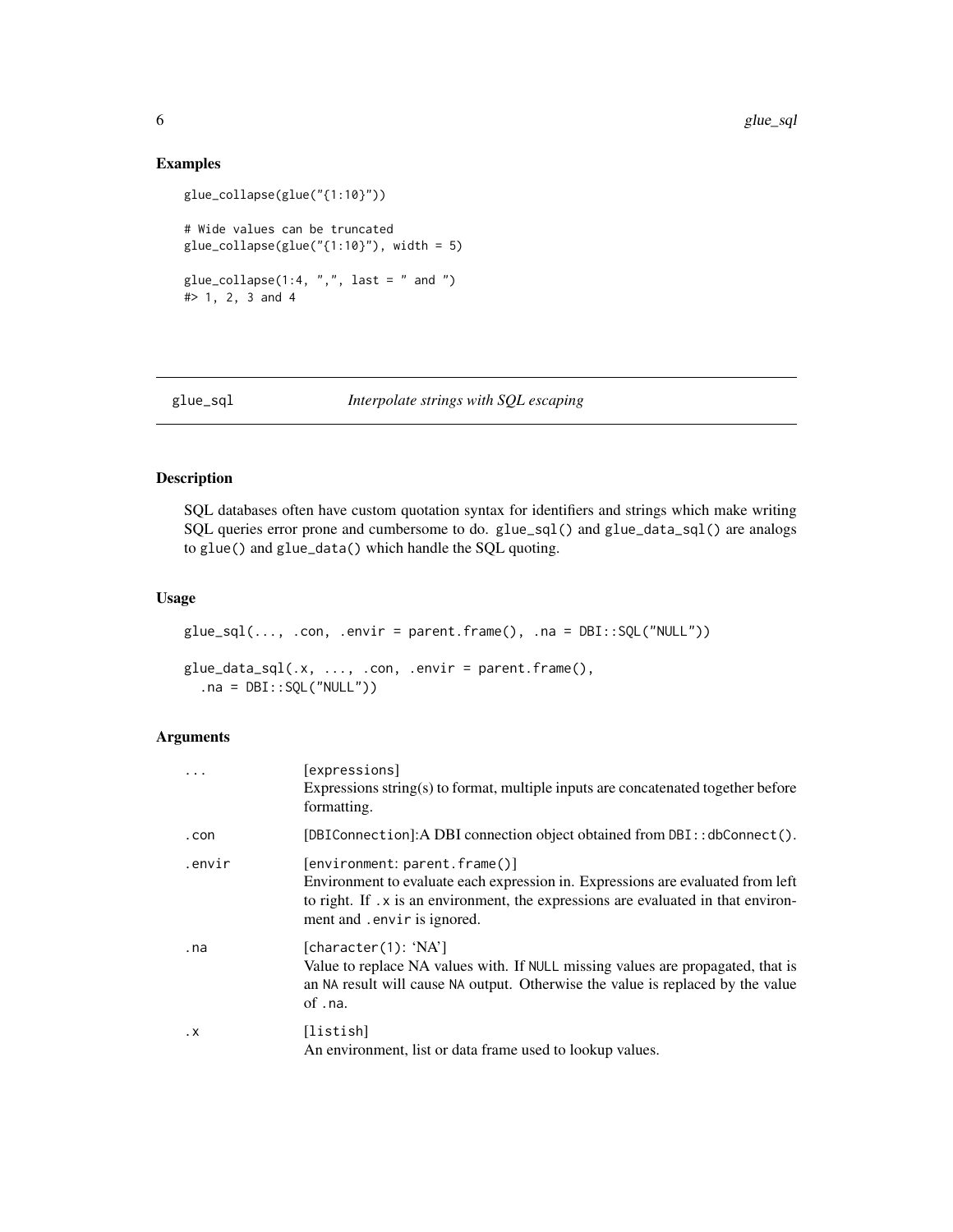glue\_sql 7

#### Details

They automatically quote character results, quote identifiers if the glue expression is surrounded by backticks ' and do not quote non-characters such as numbers. If numeric data is stored in a character column (which should be quoted) pass the data to'glue\_sql()' as a character.

Returning the result with DBI:: SQL() will suppress quoting if desired for a given value.

Note [parameterized queries](https://db.rstudio.com/best-practices/run-queries-safely#parameterized-queries) are generally the safest and most efficient way to pass user defined values in a query, however not every database driver supports them.

If you place  $a \star a$  at the end of a glue expression the values will be collapsed with commas. This is useful for the [SQL IN Operator](https://www.w3schools.com/sql/sql_in.asp) for instance.

#### Value

A DBI::SQL() object with the given query.

#### Examples

```
con <- DBI::dbConnect(RSQLite::SQLite(), ":memory:")
colnames(iris) <- gsub("[.]", "_", tolower(colnames(iris)))
DBI::dbWriteTable(con, "iris", iris)
var <- "sepal_width"
tbl <- "iris"
num < - 2val <- "setosa"
glue_sql("
  SELECT {'var'}
  FROM {`tbl`}
  WHERE {'tbl'}.sepal_length > {num}
   AND {`tbl`}.species = {val}
  ", .con = con)# If sepal_length is store on the database as a character explicitly convert
# the data to character to quote appropriately.
glue_sql("
  SELECT {`var`}
  FROM {'tbl'}
  WHERE {'tbl'}.sepal_length > {as.character(num)}
   AND \{\text{th}\}. species = \{val\}", .con = con)# `glue_sql()` can be used in conjuction with parameterized queries using
# `DBI::dbBind()` to provide protection for SQL Injection attacks
 sql <- glue_sql("
   SELECT {'var'}
   FROM {'tbl'}
    WHERE {'tbl'}.sepal_length > ?
  ", .con = con)query <- DBI::dbSendQuery(con, sql)
DBI::dbBind(query, list(num))
DBI::dbFetch(query, n = 4)
DBI::dbClearResult(query)
```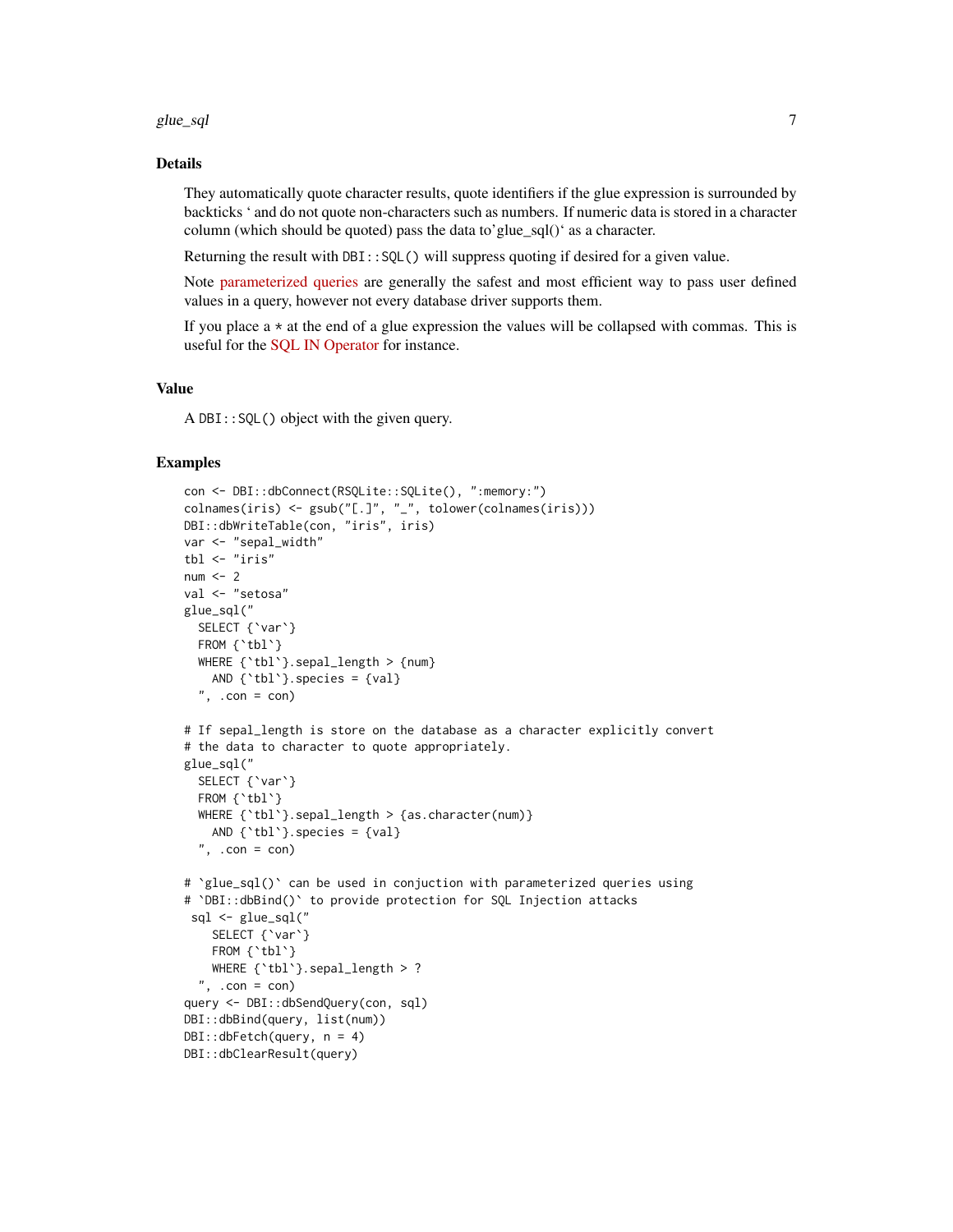```
# `glue_sql()` can be used to build up more complex queries with
# interchangeable sub queries. It returns `DBI::SQL()` objects which are
# properly protected from quoting.
sub_query <- glue_sql("
 SELECT *
 FROM {'tbl'}
 ", .con = con)glue_sql("
 SELECT s.{`var`}
 FROM ({sub_query}) AS s
 ", .con = con)
# If you want to input multiple values for use in SQL IN statements put `*`
# at the end of the value and the values will be collapsed and quoted appropriately.
glue_sql("SELECT * FROM {`tbl`} WHERE sepal_length IN ({vals*})",
 vals = 1, .con = con)glue_sql("SELECT * FROM {`tbl`} WHERE sepal_length IN ({vals*})",
 vals = 1:5, .con = con)glue_sql("SELECT * FROM {`tbl`} WHERE species IN ({vals*})",
 vals = "setosa", .con = con)
glue_sql("SELECT * FROM {`tbl`} WHERE species IN ({vals*})",
 vals = c("setosa", "versicolor"), .con = con)
DBI::dbDisconnect(con)
```
identity\_transformer *Parse and Evaluate R code*

#### Description

This is a simple wrapper around eval(parse()), used as the default transformer.

#### Usage

```
identity_transformer(text, envir)
```
#### Arguments

| text  | Text (typically) R code to parse and evaluate. |
|-------|------------------------------------------------|
| envir | environment to evaluate the code in            |

#### See Also

vignette("transformers", "glue") for documentation on creating custom glue transformers and some common use cases.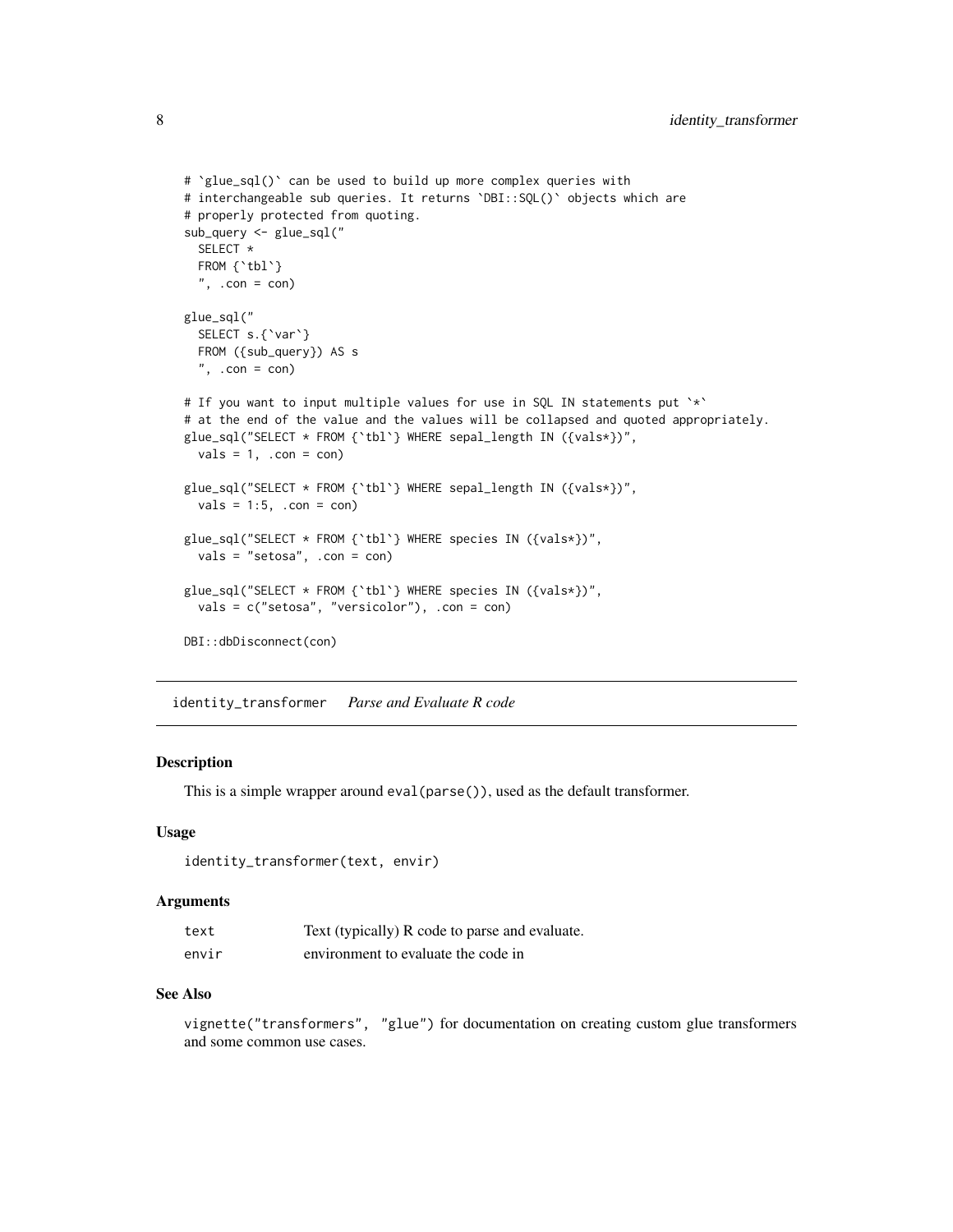<span id="page-8-0"></span>

#### Description

These functions make it easy to quote each individual element and are useful in conjunction with glue\_collapse().

#### Usage

```
single_quote(x)
```
double\_quote(x)

backtick(x)

#### Arguments

x A character to quote.

#### Examples

```
x < -1:5glue('Values of x: {glue_collapse(backtick(x), sep = ", ", last = " and ")}')
```
trim *Trim a character vector*

#### Description

This trims a character vector according to the trimming rules used by glue. These follow similar rules to [Python Docstrings,](https://www.python.org/dev/peps/pep-0257) with the following features.

- Leading and trailing whitespace from the first and last lines is removed.
- A uniform amount of indentation is stripped from the second line on, equal to the minimum indentation of all non-blank lines after the first.
- Lines can be continued across newlines by using \.

#### Usage

trim(x)

#### Arguments

x A character vector to trim.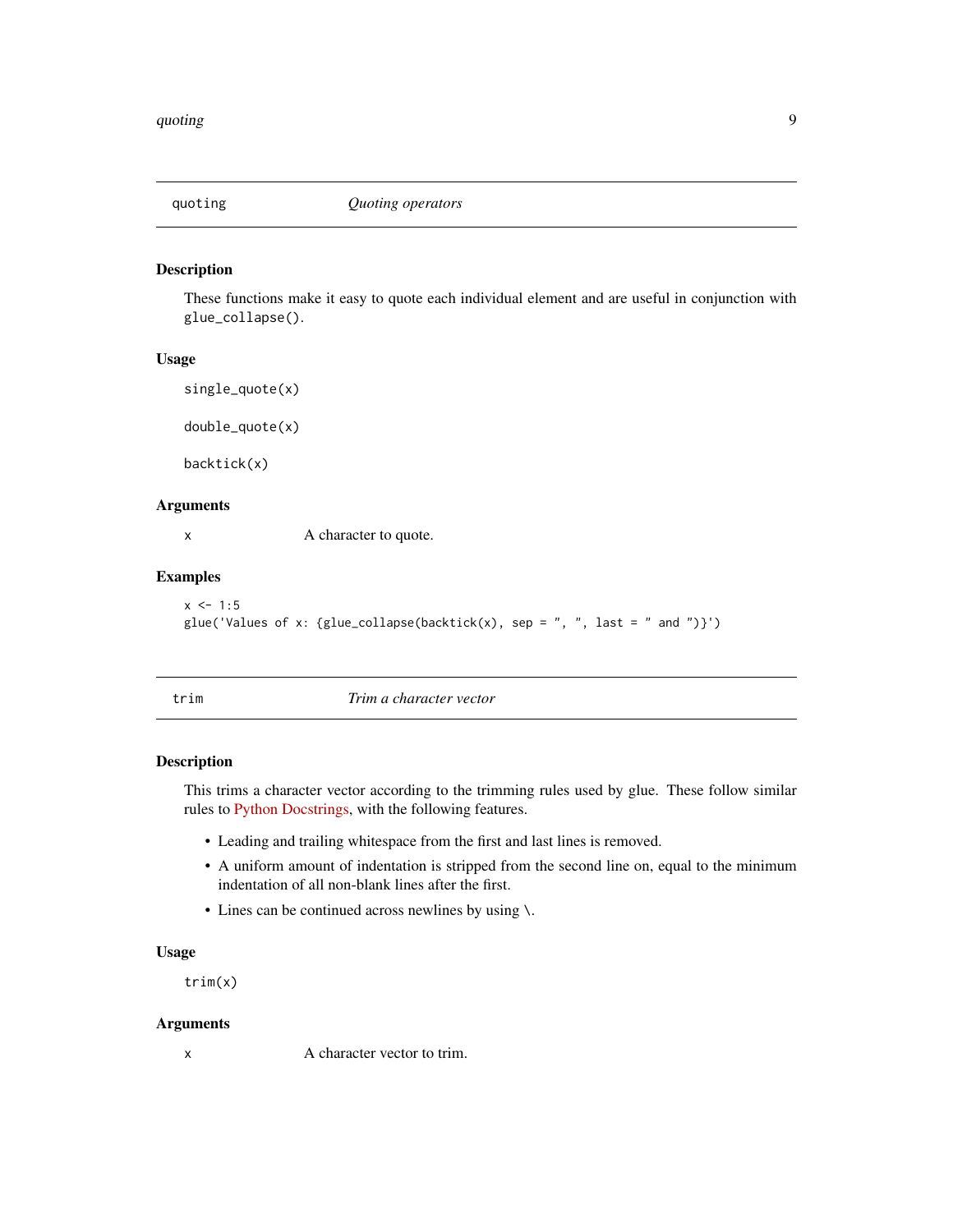#### Examples

```
glue("
   A formatted string
   Can have multiple lines
     with additional indention preserved
   ")
glue("
  \\ntrailing or leading newlines can be added explicitly\\n
  ")
glue("
   A formatted string \\
   can also be on a \\
   single line
   ")
```